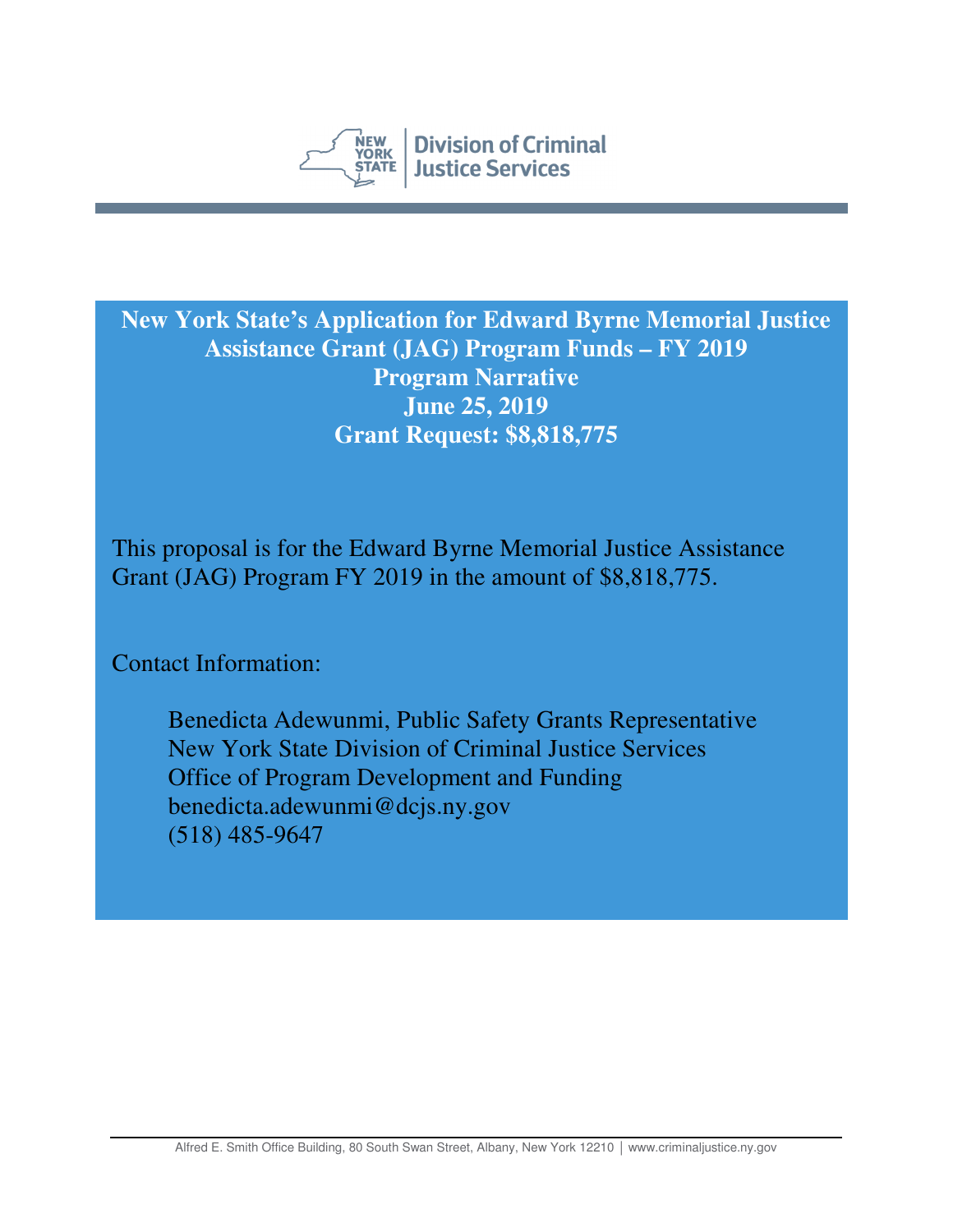### **a. Description of the Issue**

Reported Index crime in New York State declined for the fifth consecutive year in 2017, with  $361,510$  Index crimes reported, the fewest since statewide reporting began in 1975.<sup>1</sup> The number of homicides also was the lowest on record since reporting began: 547 statewide. This historic low in reported Index crime, combined with an increase in the state's population by 450,000 residents in the past decade, resulted in New York's Index crime rate declining by 24 percent when comparing 2008 vs. 2017. During that 10-year period, the violent crime rate decreased 11 percent and the property crime rate declined 26 percent.

#### Change in Crime Volume: 2008 vs. 2017

Between 2008 and 2017 index crime declined with 103,181 few crimes reported. This represents a 22.2 percent reduction in the volume of reported crime over that 10-year period. Reported Index crime has also declined annually since 2012.

#### Trends in Regional Crime: 2008 to 2017

Index crimes in the state's two regions — New York City (five counties, also called boroughs) and Rest of State (57 counties) — declined when comparing 2008 to 2017. Between 2008 and 2017, reported Index crime declined 13.7 percent in New York City and 28.5 percent in the Rest of State. During the same time period, the decrease in violent crime in the 57 counties was more than four times greater than in New York City: 16.8 percent vs. 4.1 percent. Index crime has decreased annually in New York City since 2012, while it has declined every year since 2010 in the Rest of State. As noted, New York State's implementation of the FBI's expanded definition of rape resulted in an uptick in violent crime in both regions from 2014 to 2015. This change resulted in 3,751 additional crimes being classified as rape; prior to the change, those offenses would have been classified by the FBI and the state as Part II sex offenses.

#### Statewide Crime Trends: 2016 vs. 2017

l

The number of Index crimes reported in New York State decreased 4.3 percent in 2017 as compared to the previous year. Six of the seven Index crimes declined, with the largest reductions reported in murder (-13.2%), burglary (-12.6%) and robbery (-10.1%). There were 547 murders reported in 2017, the lowest number recorded since statewide reporting began in 1975. Violent crime decreased by 4.8 percent, with decreases reported in three of the four categories. Rape increased slightly (+1.9%). Property crime decreased by 4.2 percent. All three property crime categories declined.

<sup>1</sup> New York State Division of Criminal Justice Services, New York State Crime Report: Crime in New York State 2017 Final Data.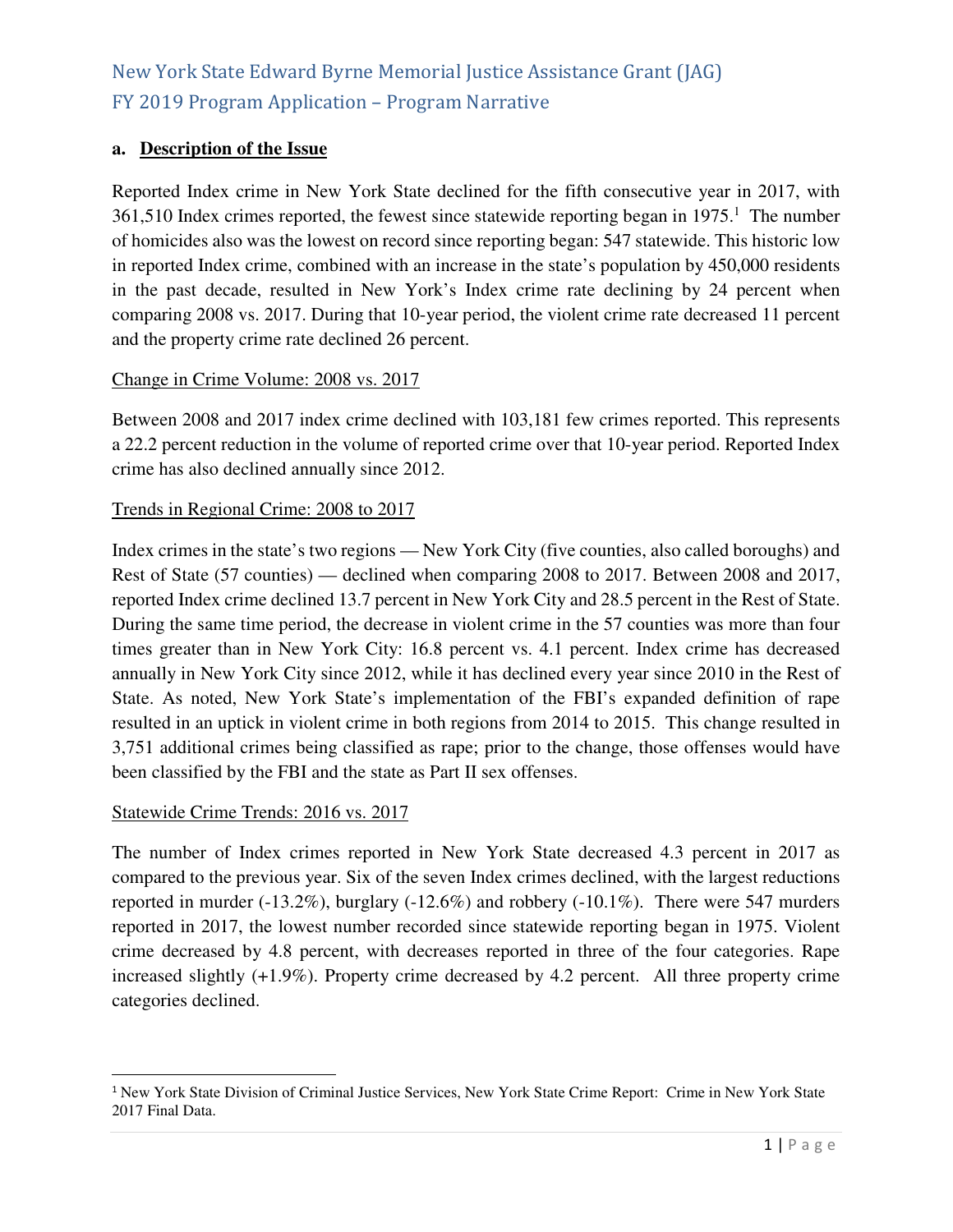### Regional Crime Trends: 2016 vs. 2017

### **New York City**

Index crimes decreased by 1.8 percent in 2017 due to decreases in five of the seven crime categories. A significant reduction in murder and robbery contributed to the decrease in violent crime. New York City reported 292 murders last year, the fewest ever and a 12.8 percent decline from 2016. Robbery declined by 10 percent. Aggravated assaults (-3.6%), motor vehicle theft  $(-10\%)$  and burglary  $(-7.8\%)$  also decreased, while larceny  $(+1\%)$  and rapes  $(+0.1\%)$  increased slightly.

#### **Rest of State**

The Rest of State saw a larger decline in reported crime than New York City, down 6.5 percent when compared to 2016. The decrease was driven by reductions in six of the seven index crimes. Murders decreased 13.6 percent with 255 reported. This is the lowest number reported since 1999 (Rest of State also reported 255 murders in 2011). Burglary decreased 14.6 percent; robbery, 10.5 percent; larceny, 5.5 percent; motor vehicle theft, 4.6 percent; and aggravated assault, 1.6 percent.

#### **Trends in Violent Crimes by Firearm 2013 vs. 2017**

Police departments and sheriffs' offices in New York State report the number of violent crimes that involved the use of a firearm. In New York City, violent crimes involving firearms have decreased dramatically; a 36 percent decrease since 2013. Violent crimes involving a firearm in the 57 counties outside of New York City decreased by 15 percent since 2013. Between 2015 and 2016, violent crime by firearm increased in the Rest of State by 4.5 percent, followed by a sharp decline of 13 percent between 2016 and 2017. In 2017, the Rest of State reported 4,046 violent crimes involving a firearm: the lowest number reported since 1989.

#### **Regional Trends in Homicide 2016 vs. 2017**

The number of homicides reached a historic low in 2017, with 547 reported in New York State, which is the fewest since statewide reporting began in 1975. Homicides decreased 13.2 percent statewide, with decreases reported in both regions of the state. Homicides in New York City declined 12.8 percent (292 vs. 335) while homicides in Rest of State decreased 13.6 percent (255 vs. 295). Since 2008, total homicides statewide have decreased 34.6 percent and homicides involving a firearm declined 37.8 percent. The number of homicides by firearm was 294 in 2017, which is the first time that number has been below 300 since statewide reporting began in 1975.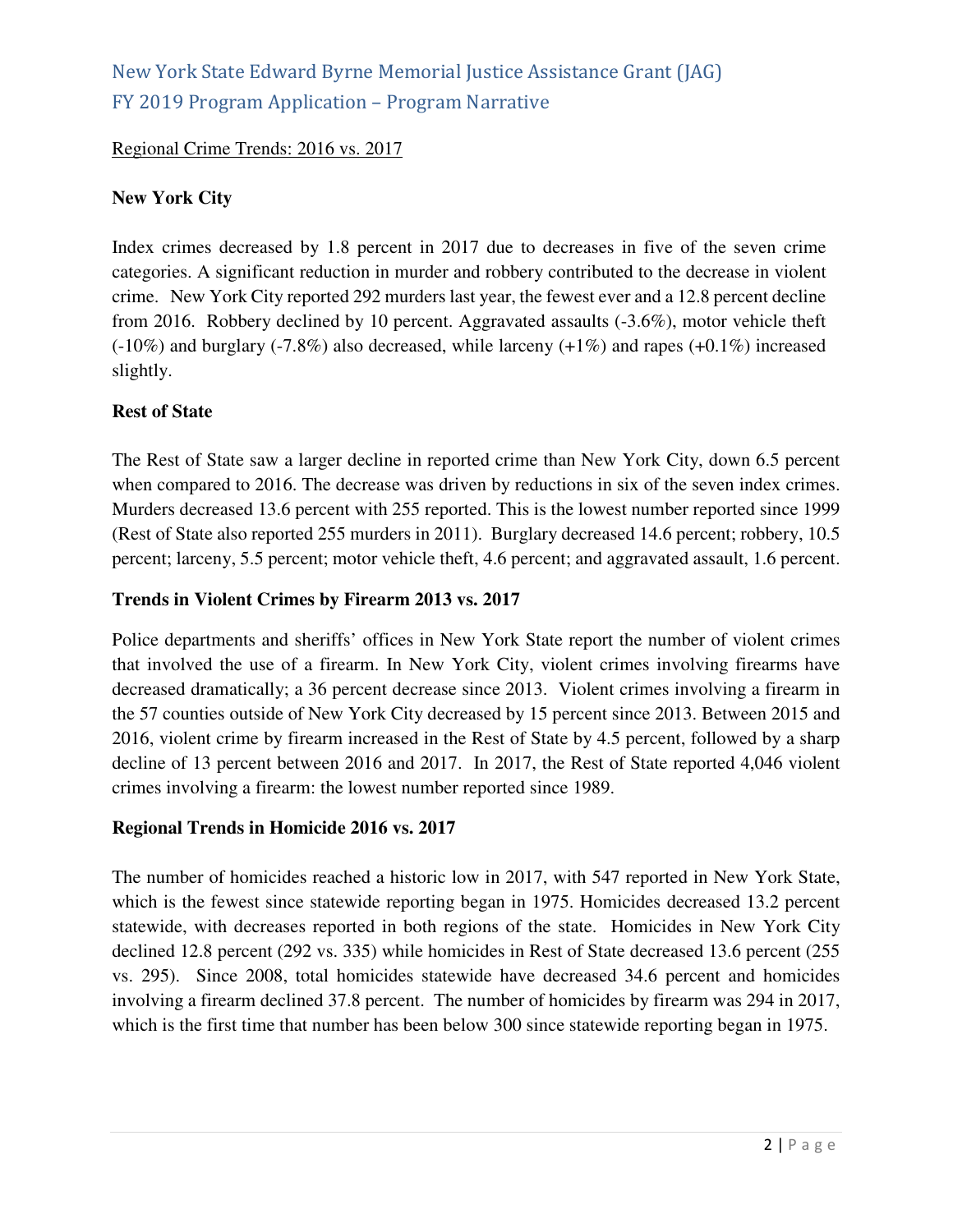### **Criminal Justice Reform**

In 2019, the legislature passed and the Governor signed a number of criminal justice reforms, including the right to a speedy trial and improving the transparency in the discovery process. This includes disclosing information in a timely manner. Both prosecutors and defense will share information in their possession well in advance of trial, and defendants will be provided an opportunity to review whatever evidence is in the prosecution's possession prior to pleading guilty to a crime.

Also enacted was bail and pre-trial detention reform; cash bail is limited to the most serious offenses to significantly reduce the number of people held in jail pre-trial and to ensure due process for all individuals awaiting trial. Additionally, the Governor and the Legislature recently announced an agreement to be implemented administratively that that will significantly reduce the use of solitary confinement in correctional facilities.

### **Funding Priorities**

Based on an analysis of crime data and related information, New York State will utilize the fiscal year (FY) 2019 Edward Byrne Memorial Justice Assistance Grant (JAG) to support the following priorities in an effort to continue the positive public safety trends noted above:

- o Improve the quality, accuracy, and timeliness of criminal justice records.
- o Streamline fingerprint processes and procedures through the use of Livescan technology.
- o Improve the capabilities of forensic laboratories in DNA identification, ballistic evidence processing, new technologies, and overall work quality.
- o Enhance the quality and effectiveness of violent crime enforcement and prosecution.
- o Support strategies to improve or enhance the investigation of nonfatal shootings at two pilot sites.
- o Provide support for community-based opioid abuse and prevention strategies.
- o Improve the quality and effectiveness of prosecution and defense services.
- o Provide additional support for the State's Regional Crime Analysis Centers who share information and provide law enforcement with accurate and timely data.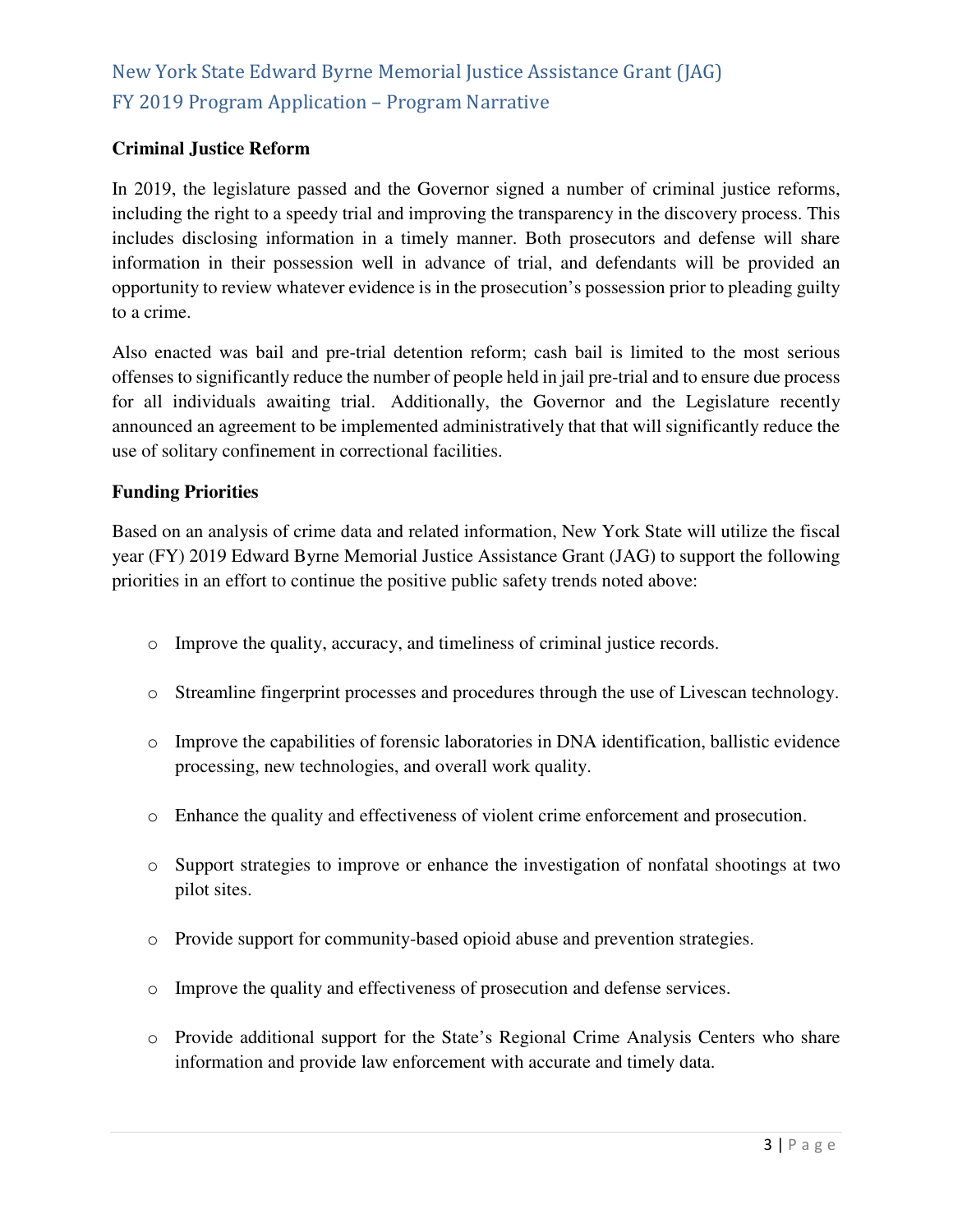The projects to be funded illustrate the comprehensive nature of New York's Byrne JAG Program: a variety of projects to improve the accuracy and completeness of state criminal history records and facilitate electronic data sharing among authorized users; forensic services including the enhancement of ballistic evidence and DNA processing; prosecution and defense programs that handle cases involving guns, gangs, and drugs; crime analysis designed to assist local law enforcement; and law enforcement efforts to improve or enhance the investigation of non-fatal shootings at two pilot sites.

### **Award Process and Timeline**

Allocation of Byrne JAG monies in New York State, including the determination of specific grantees, is a shared responsibility of the Executive and Legislative branches. During the course of annual budget negotiations each Spring, the Executive and Legislature agree on an amount of local pass-through funds to be allocated at the Legislature's discretion, and in recent years that amount has consistently represented approximately eleven percent of anticipated local passthrough funds. The Executive Deputy Commissioner of DCJS will engage in a collaborative dialogue with legislative leaders to foster a coordinated funding approach consistent with overall criminal justice goals, and it is expected that both houses of the Legislature will continue to be responsive to constituent demands and needs and will fund a broad array of programs consistent with their longstanding patterns and Byrne JAG guidelines.

The timeline for awarding Byrne JAG funds will vary. The State Legislature announces their Byrne JAG funding allocations at their discretion, either upon or shortly after the enactment of the annual state budget in early April. Byrne JAG funding authorized by the Executive Deputy Commissioner of DCJS will be awarded in varying ways using both directed and competitive methodologies. DCJS will award grants designed to advance the public policy objectives identified under "Funding Priorities," as well as based on emerging crime patterns around the State.

#### **Program Descriptions**

### o Improve the quality, accuracy and timeliness of criminal justice records.

Each year, a substantial portion of the State's Byrne JAG award is allocated for enhancement of State and local criminal justice records through DCJS administered data access and data quality initiatives and local efforts to automate records and records management systems. A broad range of agencies, including police, prosecutors, public defense agencies, probation departments, parole/corrections and others have benefited from these funds. These funds have enabled New York law enforcement and other criminal justice agencies to keep pace with the latest information technology, promote electronic data sharing, and improve data quality. Among the projects funded are: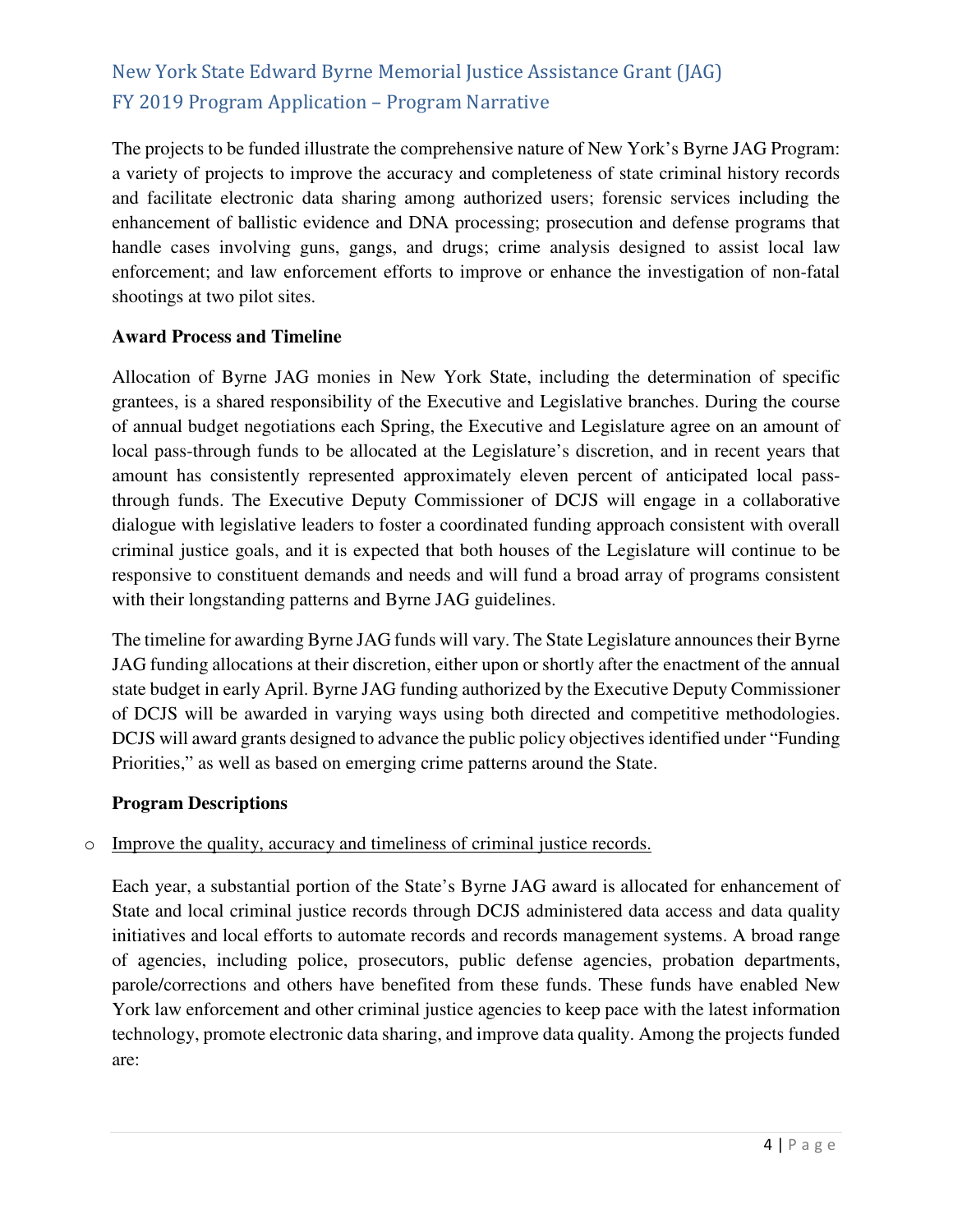- Deployment of the DCJS Spectrum Justice System (SJS) records management system in local law enforcement agencies;
- Automation of local probation department records management though deployment of Caseload Explorer;
- Implementation of electronic Palm Print Processing in NYS for transfer to the FBI;
- Implementation of Domestic Incident Reports (DIR) and Warrant Notification to Probation;
- Implementation of Integrated Name Search, improving accuracy of records through fewer missed identifications;
- Electronic Submission of DIR;
- Implementation of enhanced Probation Risk Assessments, through the NYCOMPAS;
- Enhancements to the DNA Management System;
- Enhancements to the Electronic Fingerprint Processing System;
- Automation and electronic submission of Sex Offender record data;
- Automation of Probation Adjustments for Juvenile Delinquent Cases; and,
- Juvenile records cleanup through identification and expunction of legacy juvenile records.

Support for these efforts will be continued with FY 2019 funding.

#### o Streamline fingerprint processes and procedures through the use of Livescan technology.

DCJS will continue to use Byrne JAG funding to provide Livescan equipment for electronic fingerprint submission by police departments, sheriffs' offices, and jails throughout the state. Livescan equipment provides better quality fingerprint submissions than traditional ink and roll fingerprints, and the newer models are also capable of processing palm prints. Livescan facilitates more timely receipt of arrest fingerprint search results by law enforcement agencies and the courts while providing greater efficiency for DCJS, as it eliminates the need for DCJS staff to manually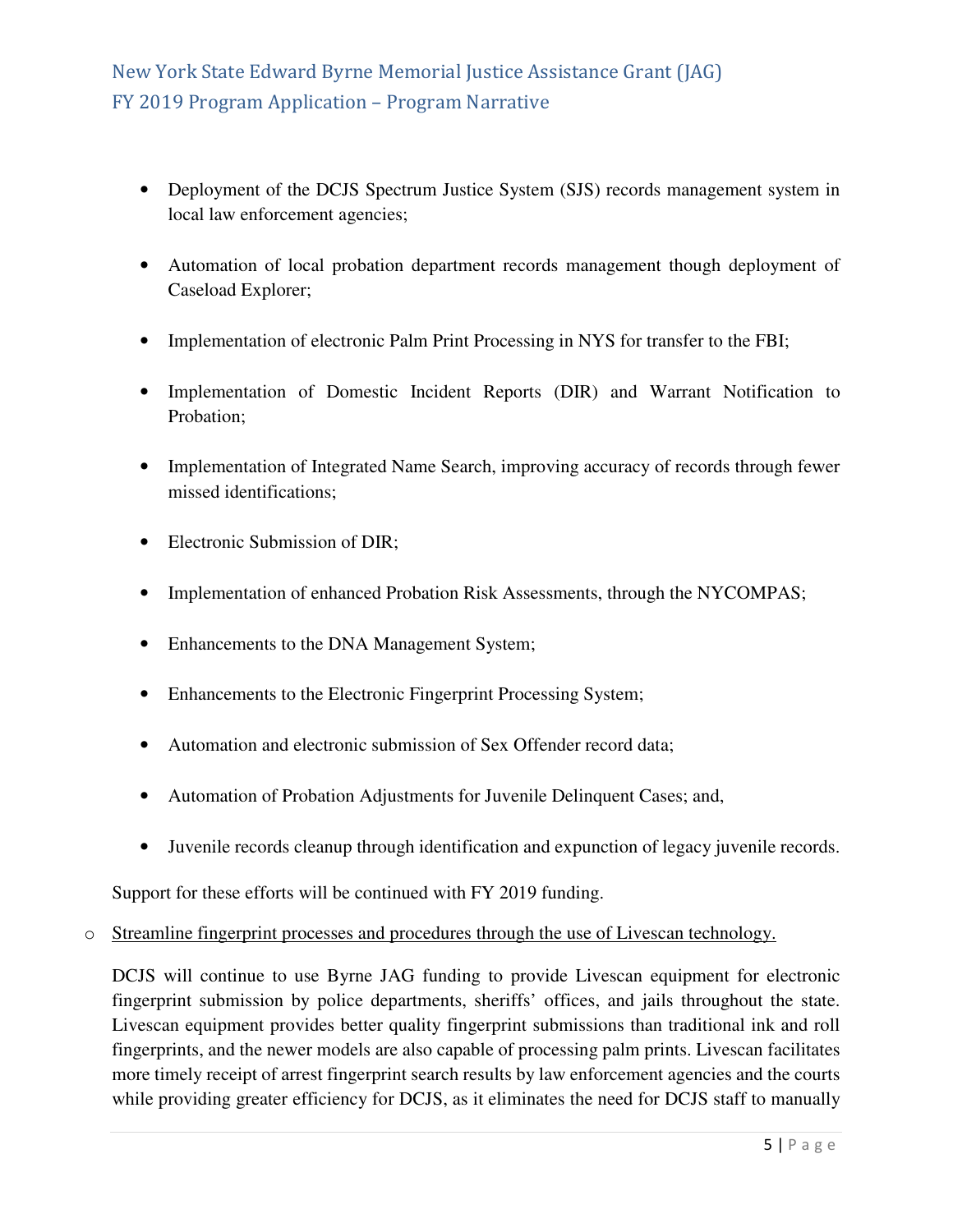enter ink and roll arrest fingerprint cards into the fingerprint repository. The FY 2019 Byrne JAG funding will be used to update and replace older Livescan equipment with current technology where needed.

o Improve the capabilities of forensic laboratories in DNA identification, ballistic evidence processing, new technologies, and overall work quality.

Forensic services supported through the Byrne JAG program have enabled New York to take advantage of the capabilities afforded by the collection and analysis of DNA samples from known offenders and crime scene evidence. The advances in this area have already yielded impressive dividends, leading to the closure of numerous unsolved cases. These benefits will continue to accrue as state and national DNA databases expand, law enforcement agency skills improve through additional training, and additional resources are devoted to emerging technologies.

DCJS' Office of Forensic Services (OFS) was created following enactment of Executive Law §995, et seq., (Chapter 737 of the Laws of 1994) providing for:

- DCJS design and oversight of the DNA Identification Index (synonymously known as the "DNA Databank" throughout the law);
- Management and coordination of the New York State Commission on Forensic Science and its DNA Subcommittee; and
- DCJS activities related to the accreditation of all New York State public forensic laboratories.

The 2012 expansion of the DNA Databank is continuing to show important results. As of April 2019, there were  $694,245^2$  unique DNA offender profiles in the Databank. Since inception, there have been more than 26,741 hits to the DNA Databank. A total of 28,005 law enforcement investigations have been aided since August 2000. Byrne JAG funding will continue to be used to supplement State resources devoted to the activities of the DCJS Office of Forensic Services.

o Enhance the quality and effectiveness of violent crime enforcement and prosecution.

### **Gun Involved Violence Elimination (GIVE) Initiative**

The GIVE initiative is a state-supported program that serves 17 counties in the state – Albany, Broome, Chautauqua, Dutchess, Erie, Monroe, Nassau, Niagara, Oneida, Onondaga, Orange, Rensselaer, Rockland, Schenectady, Suffolk, Ulster and Westchester counties – which requires

<sup>2</sup> *Division of Criminal Justice Services website*, DNA Databank Statistics, April 2019, https://www.criminaljustice.ny.gov/forensic/dnabrochure.htm#B.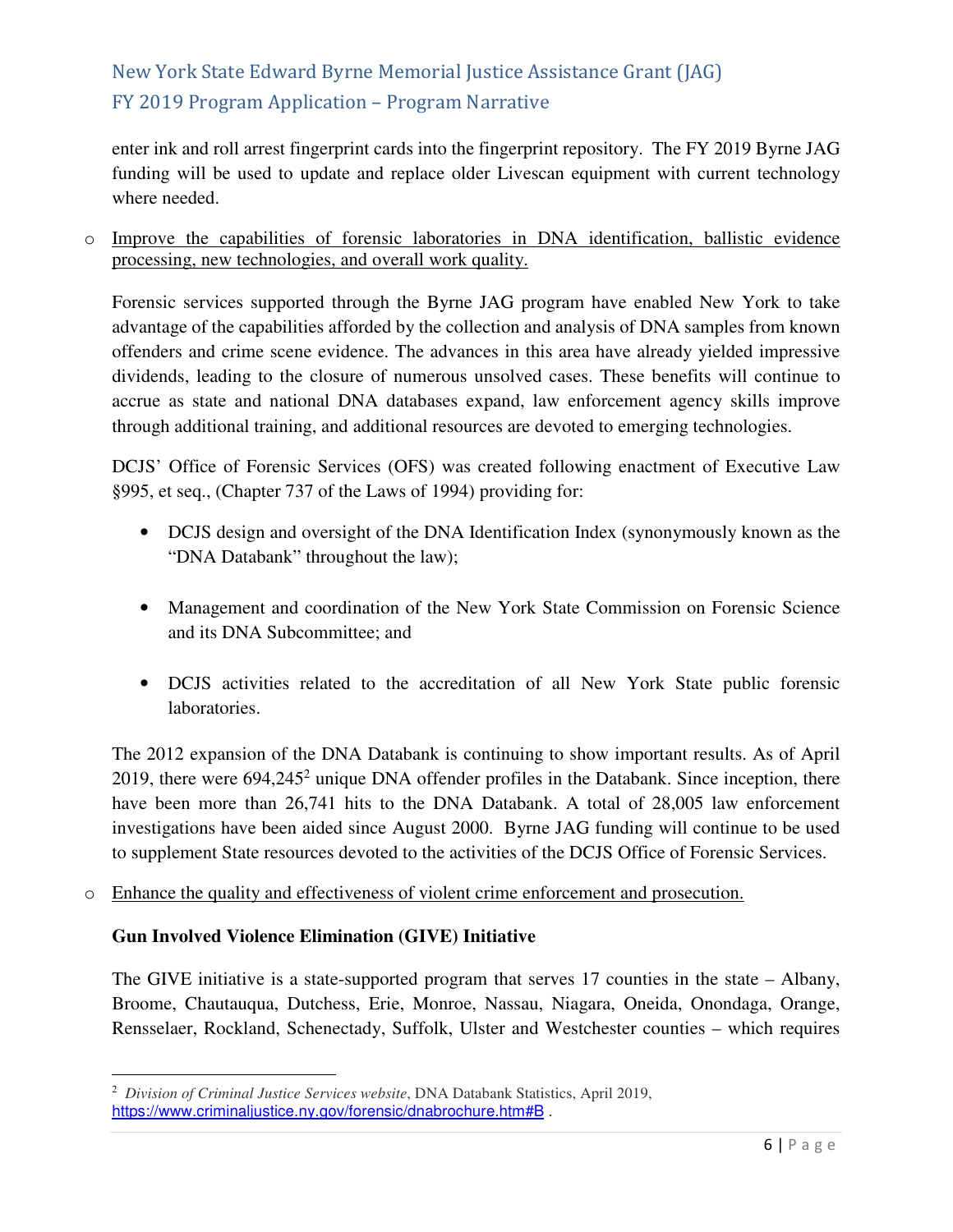jurisdictions to focus exclusively on reducing and preventing shootings and firearm-related homicides. The GIVE initiative emphasizes information sharing, while expanding the use of crime analysis, evidence-based practices and community partnerships to assist in the reduction of firearm-related homicides and shootings.

The initiative focuses on communities in those 17 counties served by 20 law enforcement agencies that collectively report 86 percent of the violent crime in the state outside of New York City: police departments in Albany, Binghamton, Buffalo, Hempstead, Jamestown, Kingston, Middletown, Mount Vernon, Newburgh, Niagara Falls, Poughkeepsie, Rochester, Schenectady, Spring Valley, Syracuse, Troy, Utica and Yonkers, as well as Nassau and Suffolk counties.

Crime-fighting strategies developed under GIVE vary by jurisdiction and include, but are not limited to: enhanced patrols in identified "hot spots" or locations that have shown to be the most prone to gun violence; focused deterrence against violent gangs and groups considered responsible for the most gun violence in communities; increased supervision of individuals on parole and probation; and the deployment of street outreach workers to interrupt cycles of violence or prevent retaliation. GIVE staff also will provide technical assistance so that agencies can effectively implement their strategies.

DCJS will continue to work with our partner agencies in the sixth year of GIVE. DCJS may use FY 2019 Byrne JAG funding to supplement the \$14 million in state grant funds.

### **SNUG Social Work**

DCJS has supported neighborhood-based gun violence reduction strategies under the SNUG Outreach ("GUNS" spelled backwards) initiative since 2010. SNUG Outreach has a goal of reducing gun-related injuries and deaths in selected localities with high rates of such injuries among youth and young adults. The programs are designed around street outreach workers working to connect with the highest risk youths and young adults in the community. In 2019, New York State has partnered with the state Office of Victim Services to provide funding to hire Social Workers and Case Managers to work with victims of crime from the communities who experience trauma resulting from the gun violence and other violence in the community. The Social Workers will work with both staff and community members who are experiencing trauma either as a direct result of violent crime – or secondary trauma. The main goal of the funding is to bridge the gap for victim services and young men of color, which is a population that has been challenging to reach to provide victim services.

DCJS may use FY 2019 Byrne JAG funding to provide supplemental support to this federal Victims of Crime Act (VOCA) funded initiative.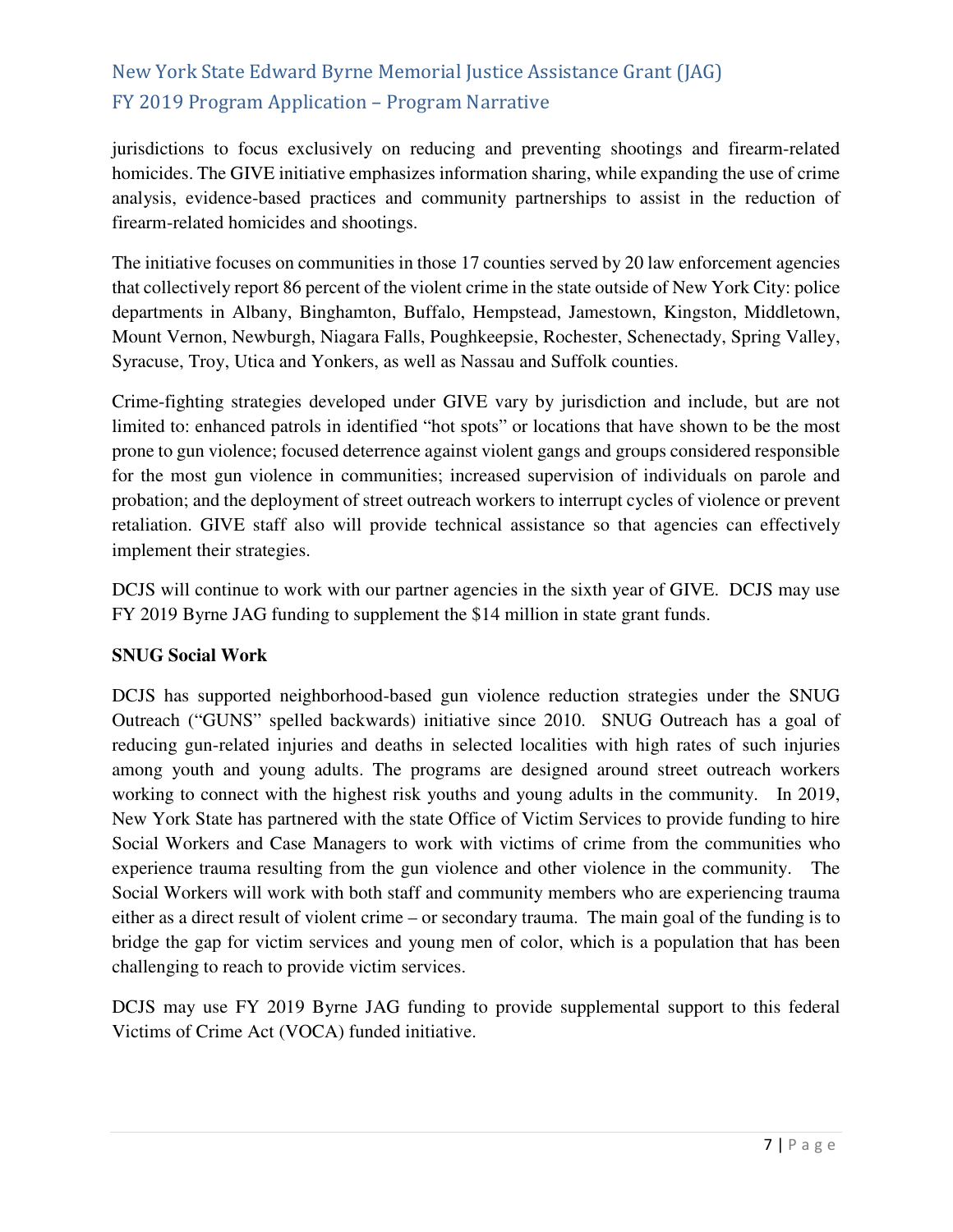### **Gang Violence**

In May of 2019, the Governor announced state funding of \$5.5 million to help at-risk youth and combat gang violence. The funding includes \$1 million investment in Long Island to combat MS-13 violence and \$4.5 million to support upstate youth in improving workforce skills and avoiding crime. The funding is to support workforce and educational development programs through the Workforce Development Demonstration Project. Youth who are significantly behind in basic skills will receive help in obtaining their high school diploma, state equivalency credential or will be engaged in post-secondary school. Occupational skills training will be offered in the building trades, service industry trades, information technology, health care and maintenance.

DCJS may use FY 2019 Byrne JAG funding to provide supplemental support to this state-funded initiative.

o Support strategies to improve or enhance the investigation of nonfatal shootings at two pilot sites.

### **Nonfatal Shooting Initiative**

As a *Boston Magazine* journalist discovered in 2017, "There is almost no available data on arrests for nonfatal shootings in the United States..."<sup>3</sup> Low clearance rates for nonfatal shootings are often attributed to victims' reluctance to cooperate with investigations, though it is sometimes observed that they are no less cooperative than the victims of homicide. Witnesses and other parties with information may be more willing to provide information to law enforcement when victims sustain fatal wounds, but such cooperation seems unlikely due to the disparity in clearance rates. One major difference between solving gun homicides and nonfatal shootings is in the personnel and other resources invested in the investigations.

Recognizing that non-fatal shootings are typically solved and prosecuted at much lower rates than homicide cases, DCJS awarded Byrne JAG funding to police departments and district attorney's offices in two pilot sites - the City of Newburgh in Orange County and the City of Utica in Oneida County  $\equiv$  for the purpose of a demonstration project. The explicit focus of the project is on "bullet-to-body shootings," with the objective of maximizing the likelihood that the perpetrators would be apprehended, prosecuted, and sanctioned for their offenses.

DCJS has provided three years of Byrne JAG funding for personnel, including a project-dedicated investigator in each police department and each district attorneys' office, and a project-dedicated crime analyst in each site to support investigations. DCJS has also arranged for training and technical assistance to each site, and facilitated timely forensic laboratory analysis of evidence.<sup>4</sup>

<sup>3</sup> David S. Bernstein, "Boston Is a Shooters' Paradise," *Boston Magazine*, February 12, 2017.

<sup>4</sup> Technical assistance was provided by the National Training and Technical Assistance Center (NTTAC) of the Bureau of Justice Assistance (BJA).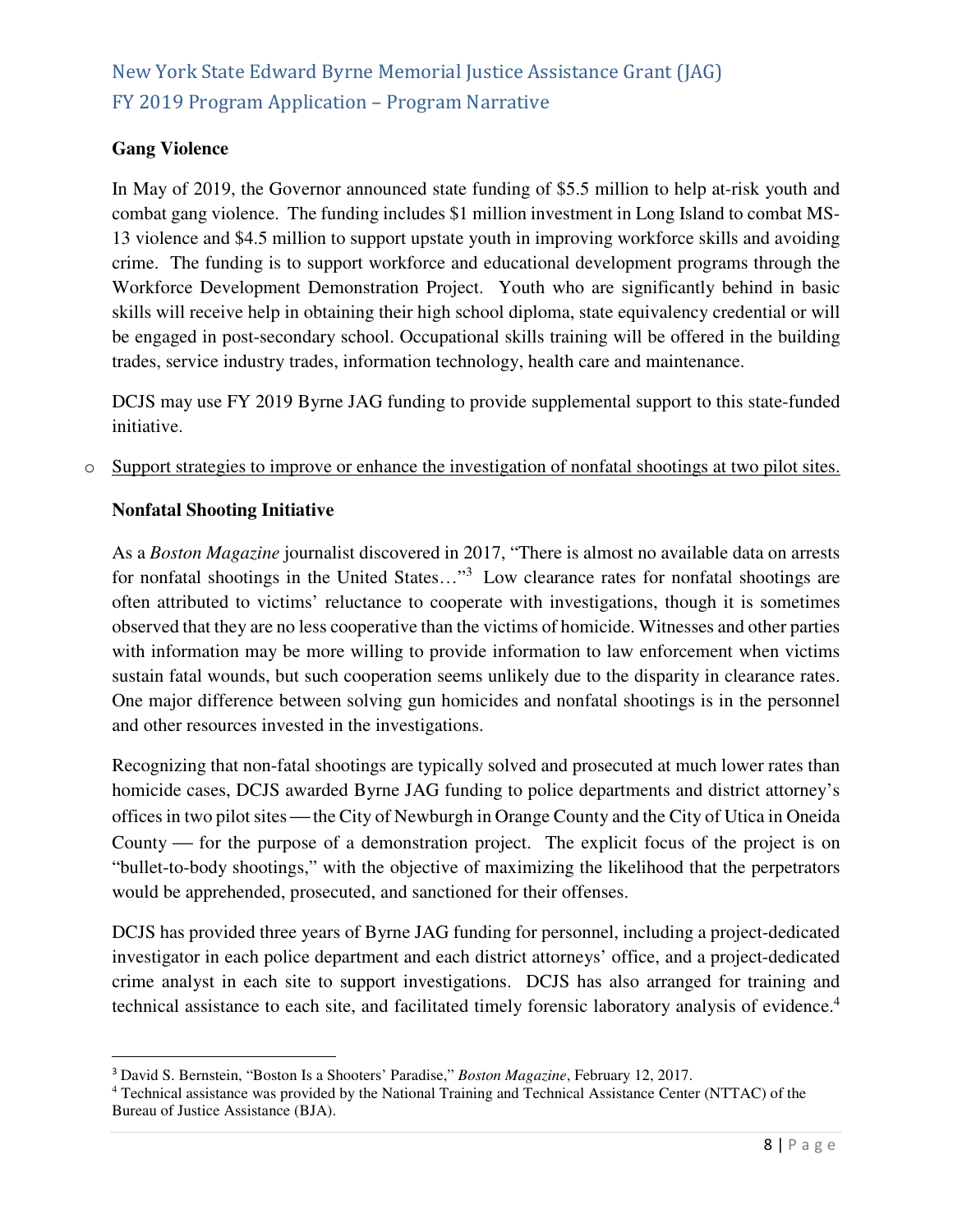Each participating police department committed to conducting thorough investigations of all nonfatal shootings, and each district attorney committed to support "evidence-based" prosecution even in the absence of a cooperative victim.

The Nonfatal Shooting Initiative facilitates additional enforcement activities due entirely to additional dedicated resources. The investigative activities made possible through the initiative should produce, on average, stronger evidence that would make arrest or indictments of offenders more likely and, in turn lead to successful prosecutions.

DCJS also awarded Byrne JAG funds to support an academic researcher to evaluate the initiative. The researcher filed an interim report in August 2018. The researcher found the outcomes so far to be positive, but cautioned it was premature to pronounce the Nonfatal Shooting Initiative a success. The major findings included<sup>5</sup>:

- clearance rates have risen over the 2014-2016 baselines in both sites
- clearances in Utica have risen from 19% for the period 2014-2016 to 42% for 2017-2018
- clearances in Newburgh have risen from 10% for the period 2014-2016 to 67% for 2017-2018
- o Provide support for community-based opioid abuse and prevention strategies.

### **Opioid Abuse and Prevention**

l

Opioid overdose deaths among New York State residents increased sharply in 2015 and 2016. The rate of overdose deaths involving any opioid in New York State was almost three times higher in 2016 (15.1 deaths per 100,000 population) than it was in 2010 (5.4 per 100,000). The 2015 statewide rate of overdose deaths involving heroin was 6.5 per 100,000 population, while the rate of deaths involving "opioid pain relievers" was 11.7 per 100,000. In addition:

- A total of 15,616 unique naloxone administrations were reported electronically by Emergency Medical Service (EMS) agencies throughout New York State in 2017, having increased by about 50 percent from 10,319 reports received in 2015.
- In 2016, there were more than 11,000 emergency department (ED) visits for any opioid

<sup>&</sup>lt;sup>5</sup> The John F. Finn Institute for Public Safety, Inc., "The Nonfatal Shooting Initiative Evaluation: First Interim Report", August 2018.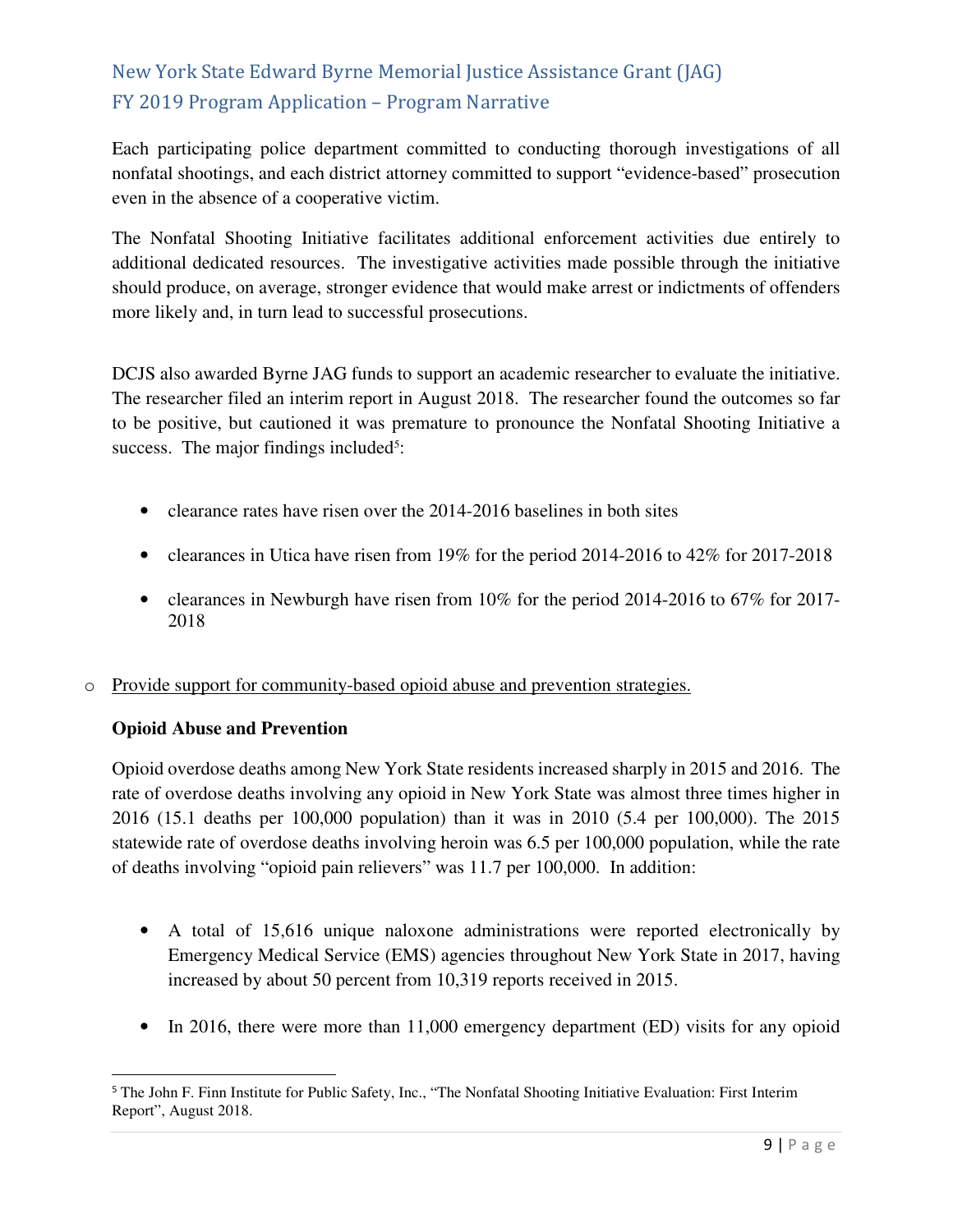overdose among New York State residents, with a statewide crude rate of 56.9 per 100,000 population.

• Statewide, the number of unique clients admitted to OASAS-certified chemical dependence treatment programs for any opioid increased 21.1 percent between 2010 and 2016 before declining slightly in 2017.<sup>6</sup>

In his 2019 State of the State and Budget address, Governor Andrew M. Cuomo acknowledges the heroin and opioid crisis in New York State as a public health emergency. The Governor's proposals for 2019 build on the success of the legislative package he signed in June 2016 by increasing access to treatment, expanding community prevention strategies and limiting the overprescription of opioids in New York. The FY 2018 Budget built on this progress by investing over \$200 million of state resources to support prevention, treatment and recovery programs targeted toward chemical dependency, residential service opportunities, and public awareness and education activities.

For 2019, Governor Cuomo outlined additional measures to address the problem:

- Expand Access to Buprenorphine Buprenorphine is an important advance in Medication Assisted Treatment, which, like methadone and injectable naltrexone, is used in combination with counseling as appropriate to help people reach and sustain recovery from Opioid Use Disorder. To expand use of buprenorphine, the Department of Health (DOH) will require all hospitals statewide to develop protocols for their Emergency Departments to address Opioid Use Disorder based on the standard of care for treatment or referral for treatment.
- Expand Access to Medication Assisted Treatment in Criminal Justice Settings To expand access to treatment in prisons and jails, the New York State Office of Alcoholism and Substance Abuse Services (OASAS) will distribute over \$4 million to support addiction treatment services in over 50 facilities. Additionally, OASAS will expand access to Medication Assisted Treatment by providing \$1.2 million to support the establishment of up to three new MAT programs in State prisons.
- Increase Access to Naloxone DOH will advance legislation that expands Good Samaritan laws to apply to workers in restaurants, bars, and other retail establishments. In addition, DOH will increase access to naloxone at SUNY and CUNY by ensuring that naloxone is

l

<sup>6</sup> New York State Department of Health,

https://www.health.ny.gov/statistics/opioid/data/pdf/nys\_opioid\_annual\_report\_2018.pdf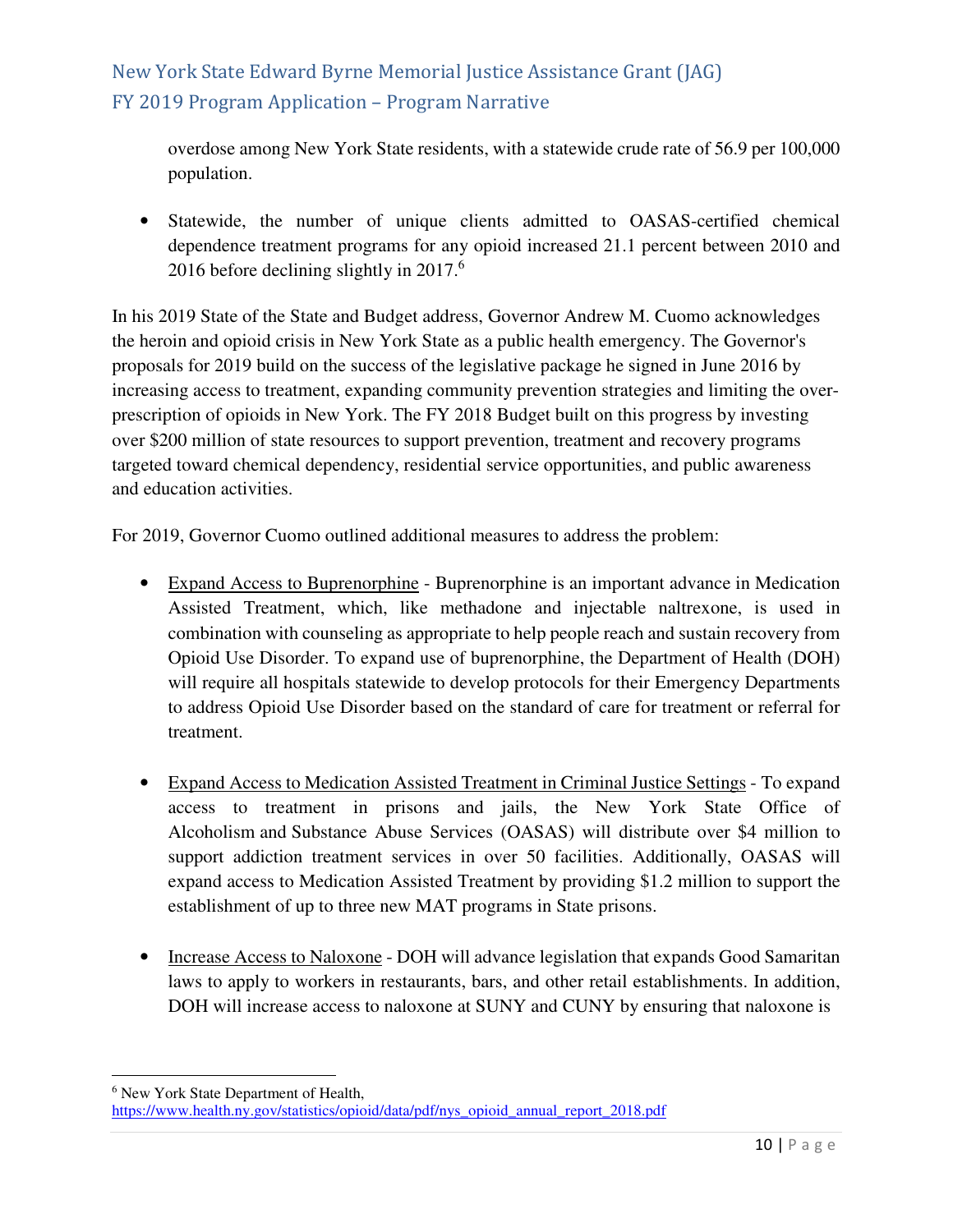provided as part of every dorm first aid kit, or available for the Resident Assistant on duty every night in every SUNY and CUNY dorm.

• Launch a Comprehensive Substance Use Prevention Blueprint for Schools - New York State will launch a statewide collaborative to streamline all prevention resources and develop best practices, standards, and metrics for substance use prevention into a focused "Prevention Blueprint" that will assist schools to follow a comprehensive, evidence-based and data-driven approach to prevention. OASAS will work in collaboration with the State Education Department, Department of Health and the Office of Mental Health to develop the Prevention Blueprint for use in the 2020-21 school year.

In 2019, DCJS will continue to work with the State's Legislature to expand community-based opioid abuse and prevention strategies and will use 2019 Byrne JAG funding to support these programs in communities around New York State.

o Improve the quality and effectiveness of prosecution and defense services

Byrne JAG funding will continue support for both prosecution and defense services designed to enhance the quality and effectiveness of violent crime and drug prosecution; and to improve case outcomes by expediting the flow of drug and violent offenders through the criminal justice system. For over twenty years, Byrne JAG funding has provided additional resources to prosecutors in the State to combat identity theft, violent crime, gangs and the trafficking of illegal guns and drugs, as well as community prosecution programs.

Defense programs have also received Byrne JAG funding to improve the defense of indigent special population groups (drug or alcohol addicted, persons with mental health issues, sex offenders, etc.) or those indigent defendants processed through specialty courts (Drug, Domestic Violence, Sex Offender, etc.), or to enhance early defense intervention strategies and representation during initial court proceedings.

In 2017, legislation was enacted to increase transparency and strengthen peoples' faith in the justice system by requiring law enforcement officials to video-record custodial interrogations of suspects for serious offenses, including homicide, kidnapping and sex offenses. The legislation was supported by the District Attorneys Association of the State of New York, the Innocence Project, and the New York State Bar Association, among others.

Since 2013, the state has supported the Video Recording of Statements Program with more than \$3 million in funding, some of it Byrne JAG, to police departments, sheriffs and district attorneys' offices to purchase and install video recording equipment, increase the number of rooms available to record statements where interviews occur, and add data storage capacity for existing equipment.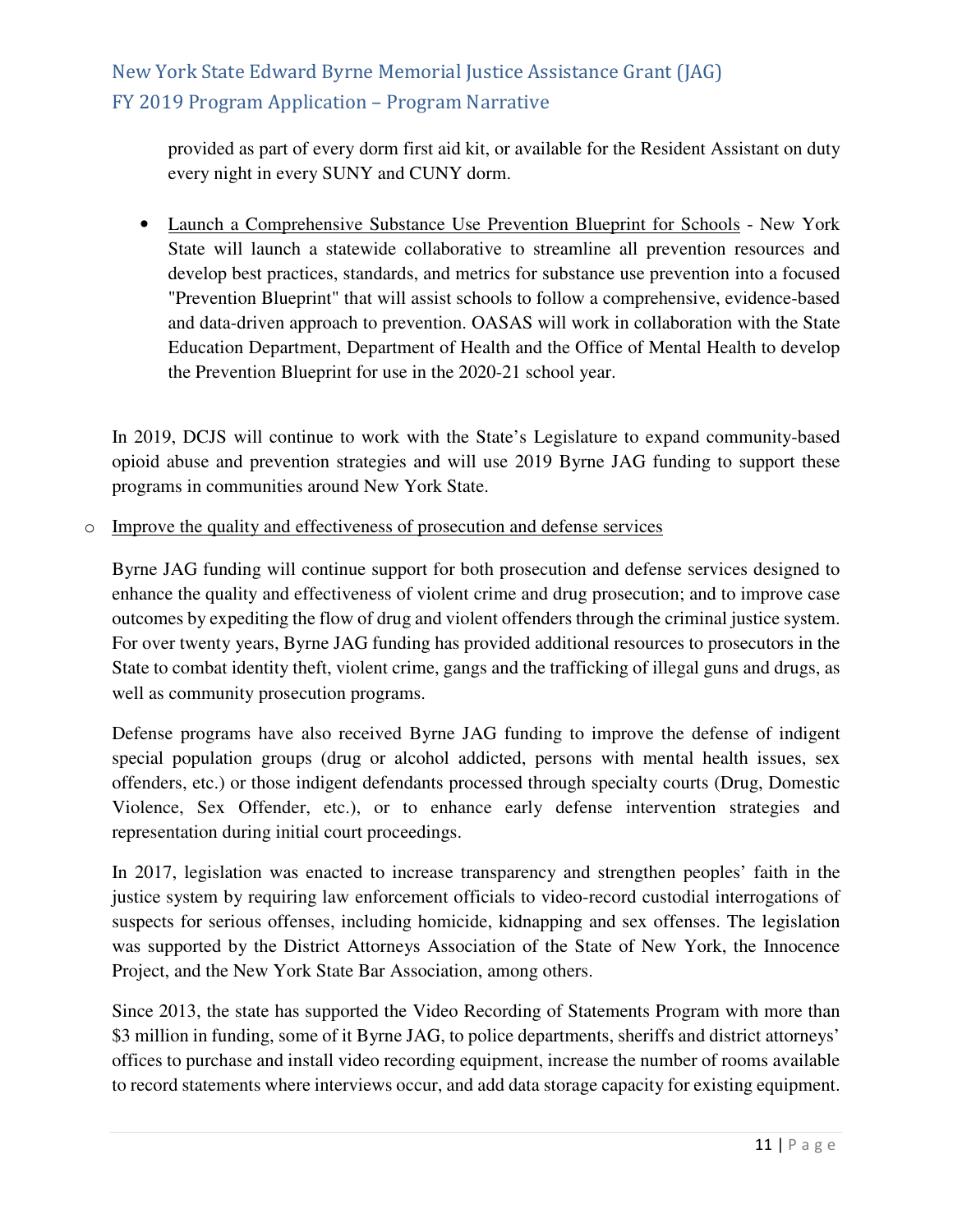This program also improves the effectiveness of law enforcement and leads to enhanced outcomes for the prosecution.

Byrne JAG funds may to be used to support the Video Recording of Statements Program to ensure the reliability of evidence and integrity in the criminal justice system.

### o Provide additional support for the State's Regional Crime Analysis Centers who share information and provide law enforcement with accurate and timely data.

### **DCJS Supported Crime Analysis Centers**

Byrne JAG funds will continue to provide partial support for the State's existing nine regional Crime Analysis Centers (CACs) with on-site training, guidance and assistance in developing effective intelligence-led crime reduction strategies for improving local crime analysis capabilities. The Centers are comprised of law enforcement personnel and crime analysts from federal, state, county and local agencies. The goals of the Centers are to share information and provide law enforcement with accurate and timely data, which they can then use to identify patterns, deploy resources and reduce crime throughout the State. New York State invests approximately \$7 million annually on personnel and technology to support the Crime Analysis Center network of which approximately \$1.2 million comes from Byrne JAG.

In 2018, the New York State Crime Analysis Center network expanded to Dutchess, Orange, and Ulster counties. This is the ninth intelligence and data-sharing center established by DCJS in partnership with local law enforcement agencies. The network provides investigative support and information to help police and prosecutors in the Hudson Valley region to more effectively solve, reduce, and prevent crime. Located in the Orange County Emergency Services Center in Goshen, NY, the Hudson Valley Center serves 65 police agencies in the three-county area that includes 96 municipalities and more than 2,700 square miles. The center opened in March 2018 and features a state of the art video wall that displays multiple sources of data and information in real time, including feeds from public surveillance cameras.

### **Less than \$10,000 Jurisdictions Funding**

DCJS will competitively award Byrne JAG funds to the jurisdictions in New York that did not qualify for direct awards from the Department of Justice (the less than \$10k jurisdictions) to enhance local law enforcement efforts to effectively and efficiently reduce the incidence of crime and violence in their jurisdiction. Fiscal Year (FY) 2019 Byrne JAG funds will be used to provide equipment, research, training, resources, and program development to the law enforcement agencies throughout the state.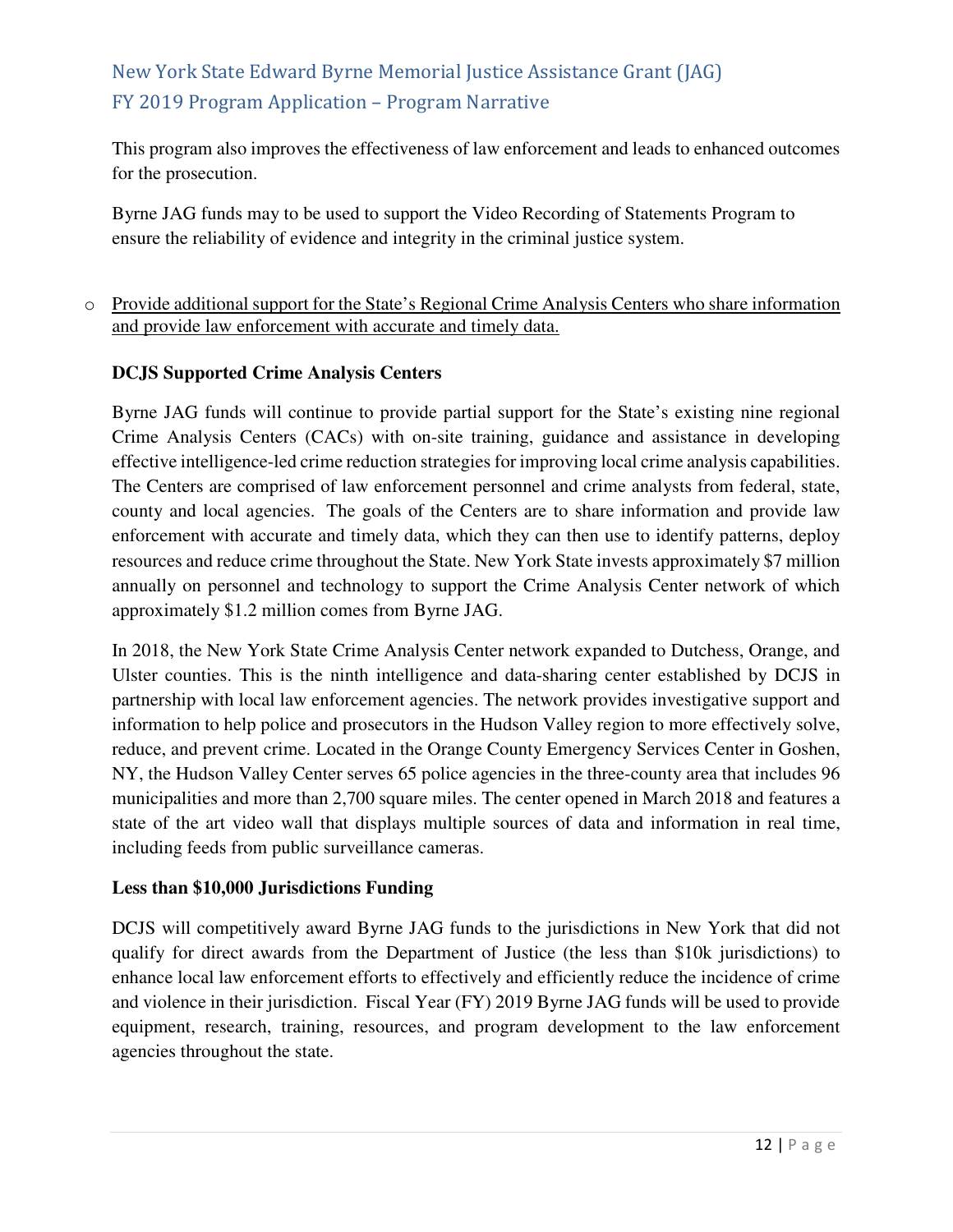#### **National Incident-Based Reporting System (NIBRS) Three-Percent Set-aside**

New York State recently completed work under a \$925,900 grant under the Bureau of Justice Statistics' FY 2015 National Crime Statistics Exchange (NCS-X) Implementation Assistance Program: Phase 1 Support for State Programs. While New York State cannot yet claim full NIBRS compliance, DCJS is actively testing with the FBI for NIBRS certification. This is the last step in becoming NIBRS compliant which should be completed by September 2019. The mandatory three-percent set-aside has been included in the application budget, but once the FBI certifies compliance a Grant Adjustment Notice (GAN) will be filed so the three-percent can be spent on other priorities.

#### **b. Project Design and Implementation**

#### **State Strategic Plan**

As a result of the recent amendment to the Byrne JAG program statute, New York State needs to create a strategic plan for submission with the FY 2019 Byrne JAG program application. DCJS staff attended the National Criminal Justice Association's (NCJA) Strategic Planning Regional Training on September 24-25, 2018 in Minneapolis, Minnesota. DCJS is currently working on developing a strategic plan. The first phase of sending out a survey to determine the criminal justice priorities is underway. Once those survey results are compiled and analyzed, New York State will develop the plan and submit for approval. While this strategic plan is not yet finalized, New York State expects the plan to be filed with the Bureau of Justice Assistance prior to award acceptance.

The strategic planning process will involve a variety of stakeholders at the state and local level. The Governor's Deputy Secretary for Public Safety oversees the activities of all state criminal justice agencies. The Deputy Secretary's role involves determining program and budget priorities in conjunction with agency heads/commissioners charged with the administration of corrections, parole, probation, juvenile justice, criminal justice information systems such as the criminal history and fingerprint databases and the NYS Sex Offender Registry, and other functions. Support for these programs is provided using a combination of State and federal resources, including JAG funds, although the majority of criminal justice funding is largely the responsibility of localities. Thus, the Deputy Secretary receives input from stakeholders including state agency commissioners and local criminal justice officials (e.g., district attorneys, police, probation), which is factored into the development of the state's criminal justice plan as reflected in the Executive Budget. In addition, many state criminal justice functions are governed by advisory boards that have input as to the distribution of funds for programs involving forensics, juvenile justice, motor vehicle theft and insurance fraud, alternatives-to-incarceration and other areas.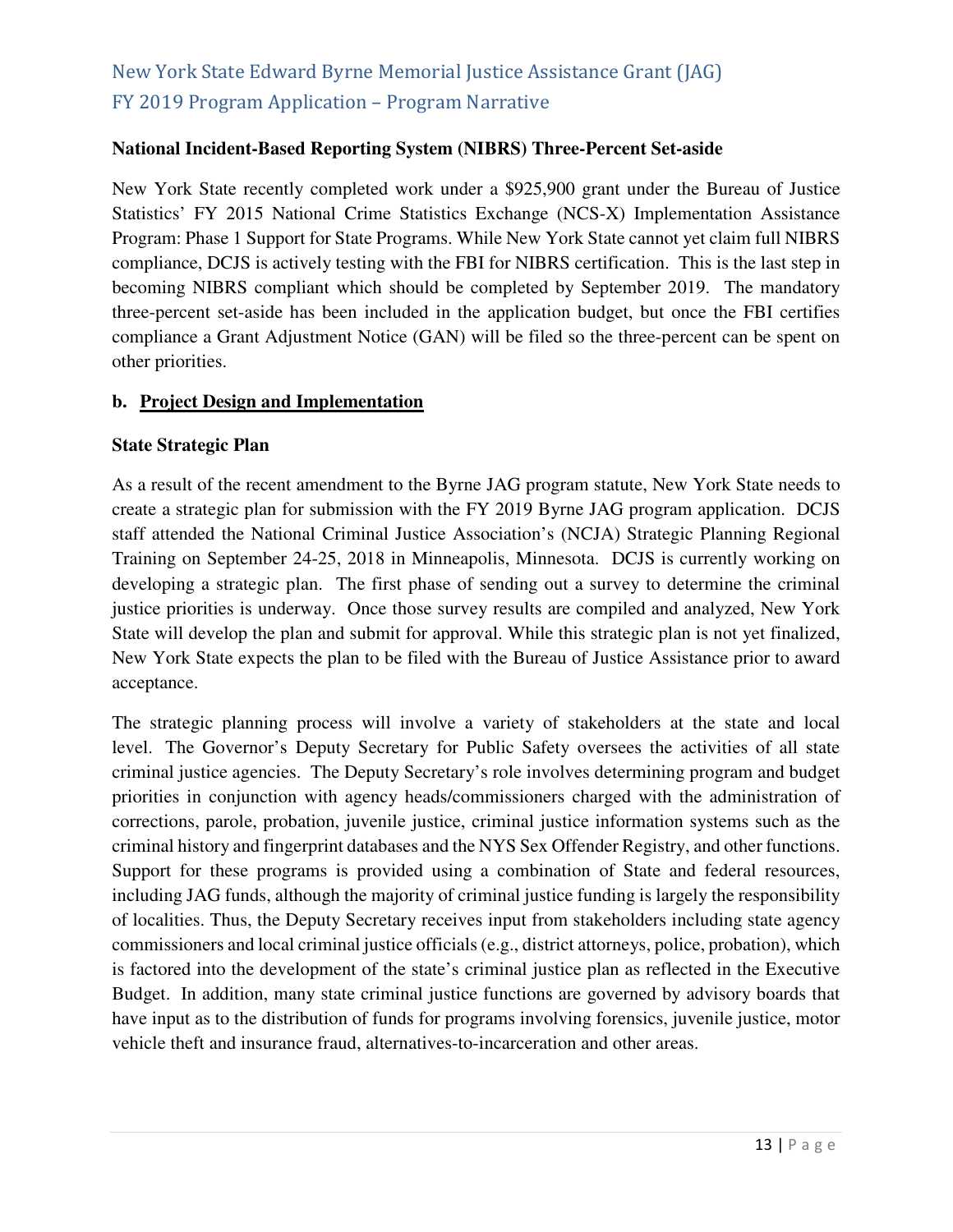### **Coordination and Planning**

The NYS Legislature and the Judiciary are separate branches of government; however, they too have an important stake in the State's strategic planning process. For example, through longstanding agreement with the Executive branch, the Legislature allocates a portion of JAG funds each year. Their process reflects input from local stakeholders, including law enforcement agencies, community crime prevention groups, domestic violence organizations, substance abuse service providers, schools, and others. There is also consultation between the Legislature and Executive branches to ensure that unmet needs are satisfied and to avoid duplication of effort.

In summary, NYS takes into consideration and weighs the distribution of the JAG funds in conjunction with numerous state policy makers and based on data-driven statistics. New York State has also used JAG funds as "seed" money, based on the indication of data and research, to start a variety of different public safety initiatives that are then supported with state general funds in later years. Many of these initiatives involve collaboration with local public safety agencies to implement a funded JAG program.

The initiatives outlined in this narrative reflect the priorities identified in New York State's 2019- 2020 enacted budget. They include improving the effectiveness of statewide enforcement and prosecution efforts against violent crime (including gun, drug trafficking, and gang violence), developing local capacity to adopt intelligence-led policing strategies based on real-time crime analysis, and maintaining high quality criminal justice records and forensic laboratory services. Most sources of funding (both State and federal) administered by DCJS will be awarded or granted to local criminal justice agencies contingent upon their creation and implementation of programs designed to impact these priorities.

Some of the requirements imposed by DCJS as a condition of receiving both State and federal funding promote coordination and planning. Two of the State's major crime prevention initiatives, the GIVE initiative and the County Reentry Task Force initiative, require recipient jurisdictions to form a local partnership or consortium to develop a local strategy as part of their application to DCJS and as part of their continued programming. In past years, Operation IMPACT required local consortiums whose memberships included the U.S. Attorney, as well as federal, state, and local law enforcement agencies. GIVE is utilizing the partnerships and consortiums developed under the earlier Operation IMPACT to address the problem of gun violence, focusing those resources on shootings and homicides. Similarly, the twenty state-supported County Reentry Task Forces have a local consortium requirement which assures the perspectives of multiple State and local agencies are reflected in each jurisdiction's plan. County Reentry Task Forces are required to collaborate throughout their programming year.

All gun, gang, and drug enforcement and prosecution initiatives funded with Byrne JAG monies, either partly or in whole, will have this same requirement. In addition, the mechanisms that will